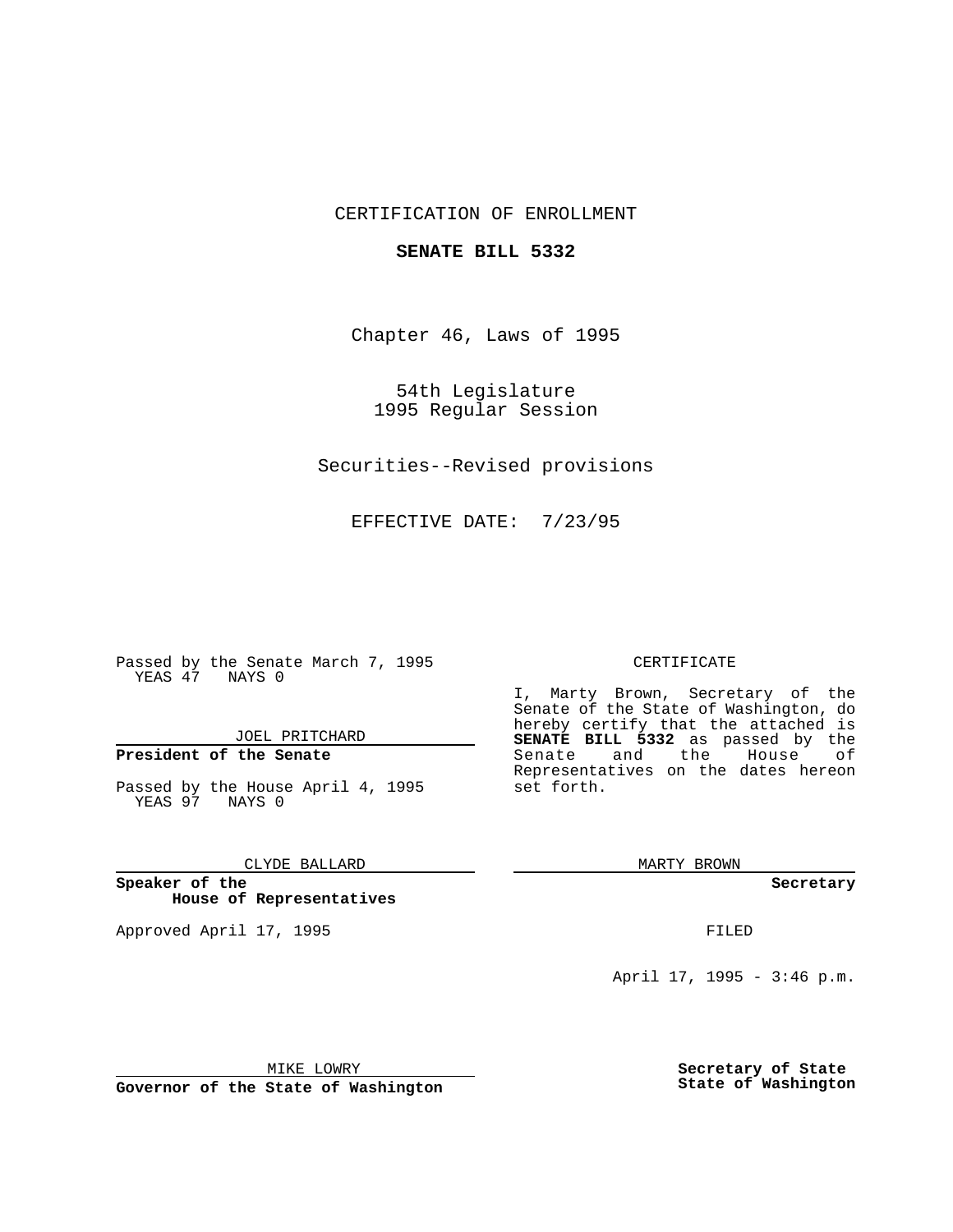## **SENATE BILL 5332** \_\_\_\_\_\_\_\_\_\_\_\_\_\_\_\_\_\_\_\_\_\_\_\_\_\_\_\_\_\_\_\_\_\_\_\_\_\_\_\_\_\_\_\_\_\_\_

\_\_\_\_\_\_\_\_\_\_\_\_\_\_\_\_\_\_\_\_\_\_\_\_\_\_\_\_\_\_\_\_\_\_\_\_\_\_\_\_\_\_\_\_\_\_\_

Passed Legislature - 1995 Regular Session

**State of Washington 54th Legislature 1995 Regular Session**

**By** Senators Prentice, Hale, Fraser and Winsley; by request of Department of Financial Institutions

Read first time 01/19/95. Referred to Committee on Financial Institutions & Housing.

1 AN ACT Relating to securities; and amending RCW 21.20.060, 2 21.20.090, 21.20.270, 21.20.310, 21.20.340, 21.20.380, and 21.20.390.

3 BE IT ENACTED BY THE LEGISLATURE OF THE STATE OF WASHINGTON:

4 **Sec. 1.** RCW 21.20.060 and 1994 c 256 s 7 are each amended to read 5 as follows:

6 The application shall contain whatever information the director 7 requires concerning such matters as:

8 (1) The applicant's form and place of organization;

9 (2) The applicant's proposed method of doing business;

10 (3) The qualifications and business history of the applicant and in 11 the case of a broker-dealer or investment adviser, any partner, 12 officer, or director;

13 (4) Any injunction or administrative order or conviction of a 14 misdemeanor involving a security or any aspect of the securities 15 business and any conviction of a felony;  $((and))$ 

16 (5) The applicant's financial condition and history; and

17 (6) The address of the principal place of business of the applicant

18 and the addresses of all branch offices of the applicant in this state.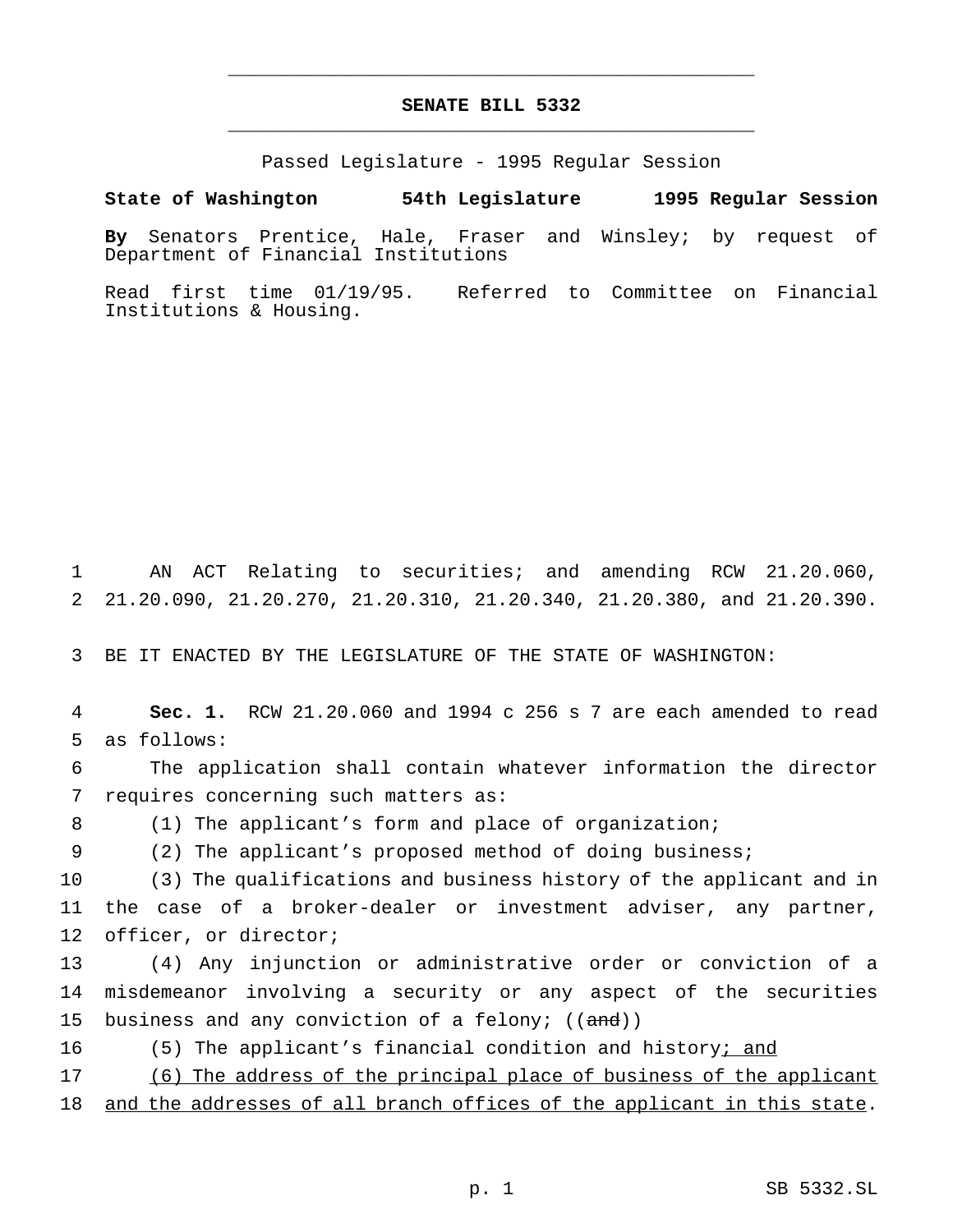1 The director ((of licenses or the duly appointed administrator)) may by rule require a minimum capital for registered broker-dealers and investment advisers or prescribe a ratio between net capital and aggregate indebtedness by type or classification and may by rule allow registrants to maintain a surety bond of appropriate amount as an alternative method of compliance with minimum capital or net capital requirements.

 **Sec. 2.** RCW 21.20.090 and 1994 c 256 s 9 are each amended to read as follows:

 Registration of a broker-dealer, salesperson, investment adviser representative, or investment adviser may be renewed by filing with the 12 director or his or her authorized agent prior to the expiration thereof an application containing such information as the director may require to indicate any material change in the information contained in the original application or any renewal application for registration as a broker-dealer, salesperson, investment adviser representative, or 17 investment adviser filed with the director or his or her authorized agent by the applicant, payment of the prescribed fee, and, in the case 19 of a broker-dealer((, a financial statement showing the financial 20 condition of such broker-dealer as of a date within ninety days)) or 21 investment adviser such financial reports as the director may by rule 22 prescribe. A registered broker-dealer or investment adviser may file an application for registration of a successor, and the administrator may at his or her discretion grant or deny the application.

 **Sec. 3.** RCW 21.20.270 and 1975 1st ex.s. c 84 s 14 are each amended to read as follows:

 (1) The director may require the person who filed the registration statement to file reports, not more often than quarterly to keep reasonably current the information contained in the registration statement and to disclose the progress of the offering with respect to registered securities which (a) are issued by a face-amount certificate company or a redeemable security issued by an open-end management company or unit investment trust as those terms are defined in the investment company act of 1940, or (b) are being offered and sold 35 directly by or for the account of the issuer. ((A ten dollar fee shall 36 accompany each such report.))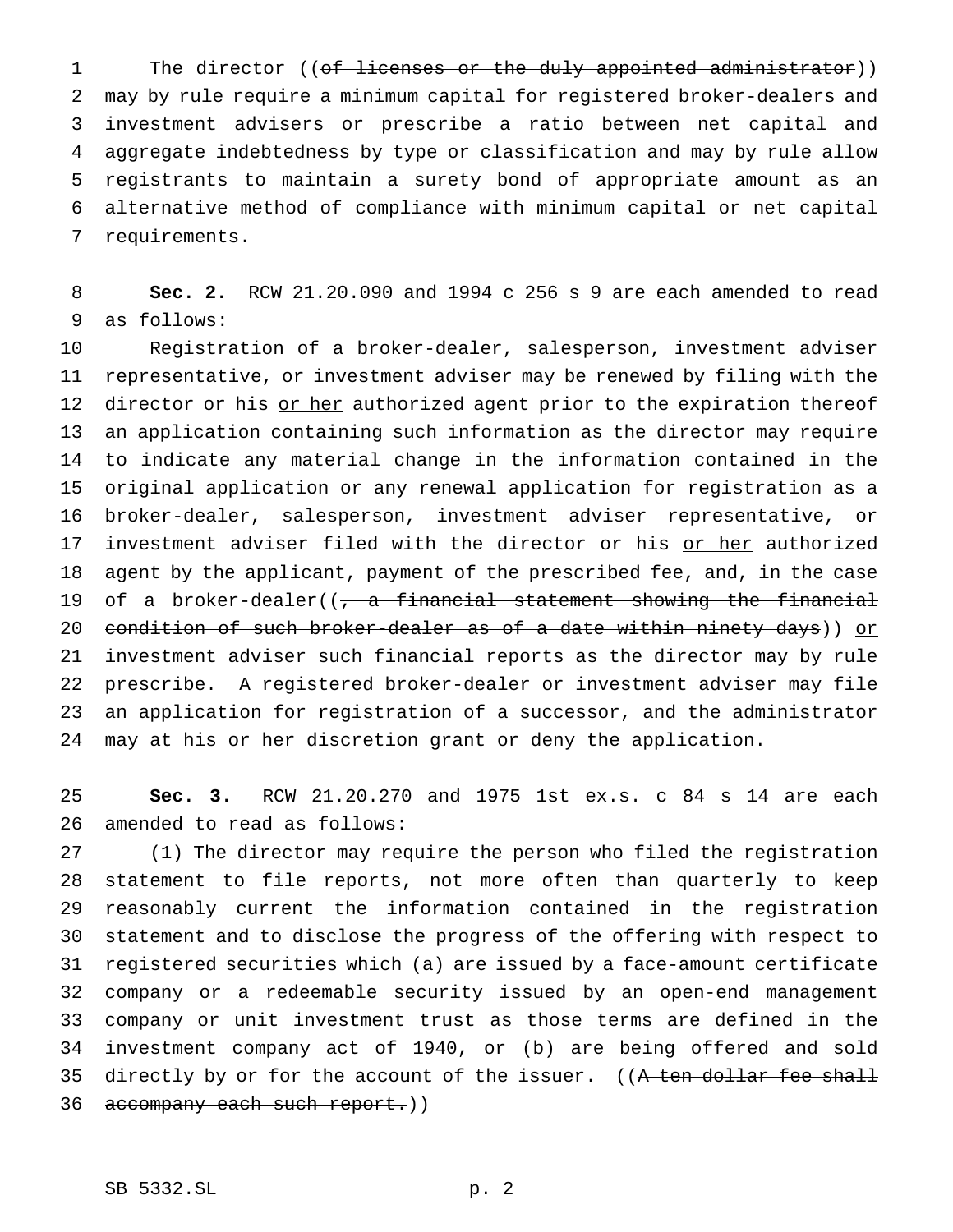(2) During the period of public offering of securities registered under the provisions of this chapter by qualification financial data or statements corresponding to those required under the provisions of RCW 21.20.210 and to the issuer's fiscal year shall be filed with the director annually, not more than one hundred twenty days after the end of each such year. Such statements at the discretion of the director or administrator shall be certified by a certified public accountant who is not an employee of the issuer, and the director may verify them by examining the issuer's books and records. The certificate of such independent certified public accountant shall be based upon an audit of not less in scope or procedures followed than that which independent public accountants would ordinarily make for the purpose of presenting comprehensive and dependable financial statements, and shall contain 14 such information as the director may prescribe, by rules ((and 15 regulations)) in the public interest or for the protection of investors, as to the nature and scope of the audit and the findings and opinions of the accountants. Each such report shall state that such independent certified public accountant has verified securities owned, either by actual examination, or by receipt of a certificate from the 20 custodian, as the director may prescribe by rules ((and regulations)).

 **Sec. 4.** RCW 21.20.310 and 1994 c 256 s 18 are each amended to read as follows:

 RCW 21.20.140 through 21.20.300, inclusive, do not apply to any of the following securities:

 (1) Any security (including a revenue obligation) issued or guaranteed by the United States, any state, any political subdivision of a state, or any agency or corporate or other instrumentality of one or more of the foregoing; or any certificate of deposit for any of the foregoing; but this exemption does not include any security payable solely from revenues to be received from a nongovernmental industrial or commercial enterprise unless such payments are made or unconditionally guaranteed by a person whose securities are exempt from registration by subsections (7) or (8) of this section: PROVIDED, That the director, by rule or order, may exempt any security payable solely from revenues to be received from a nongovernmental industrial or commercial enterprise if the director finds that registration with respect to such securities is not necessary in the public interest and for the protection of investors.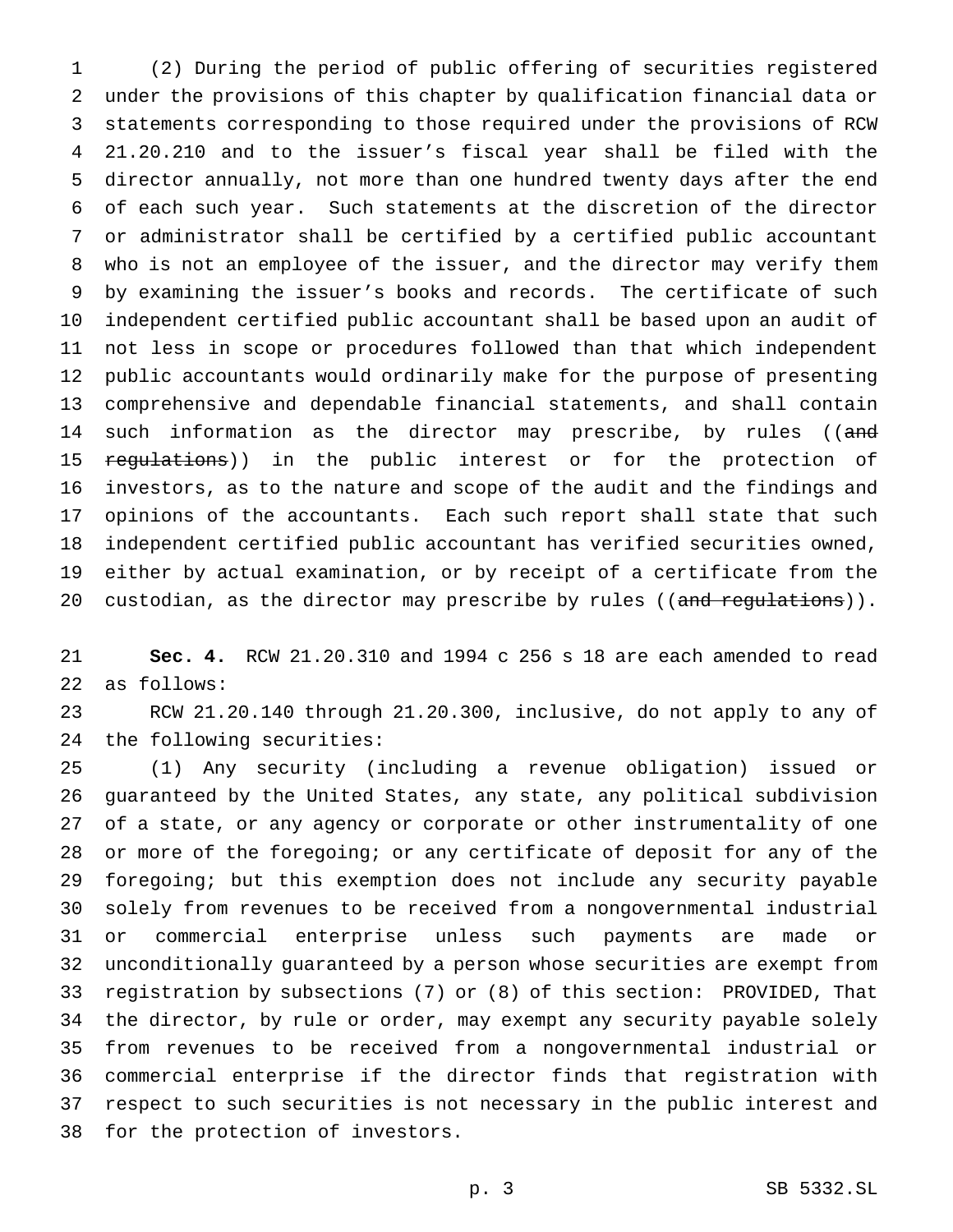(2) Any security issued or guaranteed by Canada, any Canadian province, any political subdivision of any such province, any agency or corporate or other instrumentality of one or more of the foregoing, or any other foreign government with which the United States currently maintains diplomatic relations, if the security is recognized as a valid obligation by the issuer or guarantor; but this exemption does not include any security payable solely from revenues to be received from a nongovernmental industrial or commercial enterprise unless such payments shall be made or unconditionally guaranteed by a person whose securities are exempt from registration by subsections (7) or (8) of this section.

 (3) Any security issued by and representing an interest in or a debt of, or guaranteed by, any bank organized under the laws of the United States, or any bank or trust company organized or supervised under the laws of any state.

 (4) Any security issued by and representing an interest in or a debt of, or guaranteed by, any federal savings and loan association, or any building and loan or similar association organized under the laws of any state and authorized to do business in this state.

 (5) Any security issued by and representing an interest in or a debt of, or guaranteed by, any insurance company organized under the laws of this state and authorized to do and actually doing business in this state.

 (6) Any security issued or guaranteed by any federal credit union or any credit union, industrial loan association, or similar association organized and supervised under the laws of this state.

 (7) Any security issued or guaranteed by any railroad, other common carrier, public utility, or holding company which is (a) subject to the jurisdiction of the interstate commerce commission; (b) a registered holding company under the public utility holding company act of 1935 or a subsidiary of such a company within the meaning of that act; (c) regulated in respect of its rates and charges by a governmental authority of the United States or any state or municipality; or (d) regulated in respect of the issuance or guarantee of the security by a governmental authority of the United States, any state, Canada, or any Canadian province; also equipment trust certificates in respect of equipment conditionally sold or leased to a railroad or public utility, if other securities issued by such railroad or public utility would be exempt under this subsection.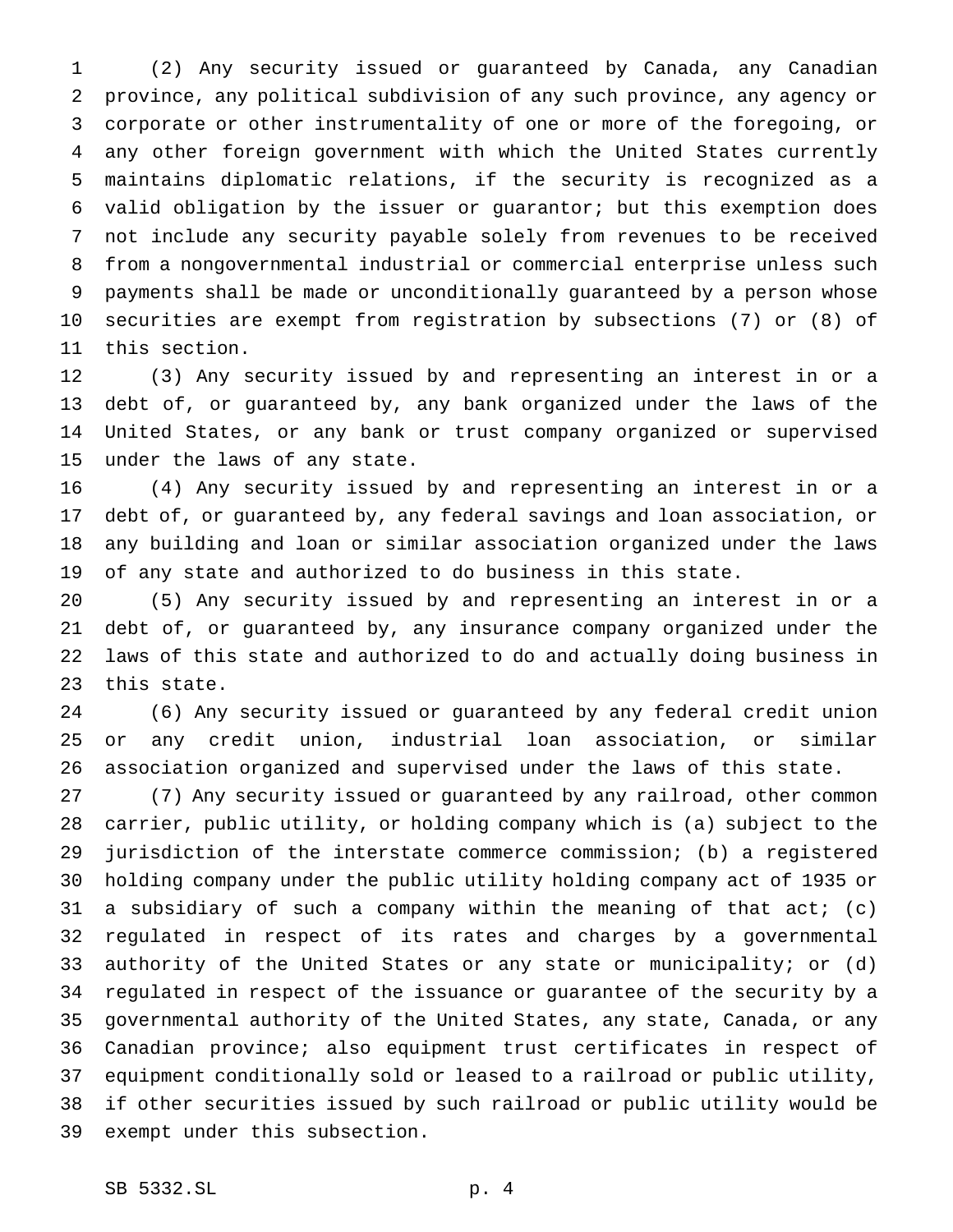(8) Any security which meets the criteria for investment grade securities that the director may adopt by rule.

 (9) Any prime quality negotiable commercial paper not intended to be marketed to the general public and not advertised for sale to the general public that is of a type eligible for discounting by federal reserve banks, that arises out of a current transaction or the proceeds of which have been or are to be used for a current transaction, and that evidences an obligation to pay cash within nine months of the date of issuance, exclusive of days of grace, or any renewal of such paper which is likewise limited, or any guarantee of such paper or of any such renewal.

12 (10) Any ((investment contract)) security issued in connection with an employee's stock purchase, savings, pension, profit-sharing, or 14 similar benefit plan if: (a) The plan meets the requirements for qualification as a pension, profit sharing, or stock bonus plan under section 401 of the internal revenue code, as an incentive stock option 17 plan under section 422 of the internal revenue code, or as an employee stock purchase plan under section 423 of the internal revenue code; or 19 (b) the director is notified in writing with a copy of the plan thirty days before offering the plan to employees in this state. In the event of late filing of notification the director may upon application, for good cause excuse such late filing if he or she finds it in the public interest to grant such relief.

 (11) Any security issued by any person organized and operated as a nonprofit organization as defined in RCW 84.36.800(4) exclusively for religious, educational, fraternal, or charitable purposes and which nonprofit organization also possesses a current tax exempt status under the laws of the United States, which security is offered or sold only to persons who, prior to their solicitation for the purchase of said securities, were members of, contributors to, or listed as participants in, the organization, or their relatives, if such nonprofit organization first files a notice specifying the terms of the offering and the director does not by order disallow the exemption within the next ten full business days: PROVIDED, That no offerings may be made until expiration of the ten full business days. Every such nonprofit organization which files a notice of exemption of such securities shall 37 pay a filing fee as set forth in RCW  $21.20.340((\frac{12}{12})) (11)$  as now or hereafter amended.

The notice shall consist of the following: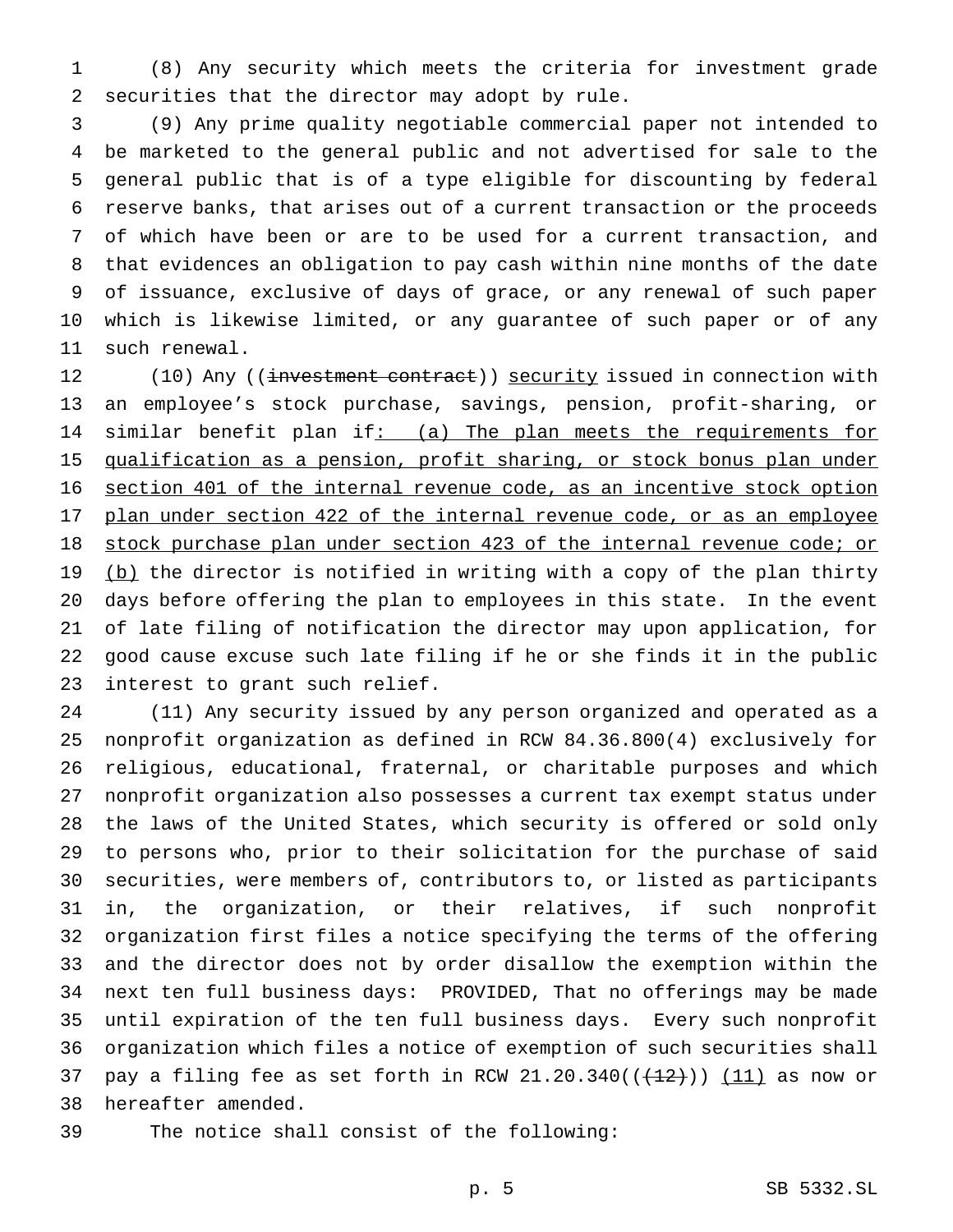(a) The name and address of the issuer;

 (b) The names, addresses, and telephone numbers of the current officers and directors of the issuer;

 (c) A short description of the security, price per security, and the number of securities to be offered;

 (d) A statement of the nature and purposes of the organization as a basis for the exemption under this section;

 (e) A statement of the proposed use of the proceeds of the sale of the security; and

 (f) A statement that the issuer shall provide to a prospective purchaser written information regarding the securities offered prior to consummation of any sale, which information shall include the following statements: (i) "ANY PROSPECTIVE PURCHASER IS ENTITLED TO REVIEW FINANCIAL STATEMENTS OF THE ISSUER WHICH SHALL BE FURNISHED UPON REQUEST."; (ii) "RECEIPT OF NOTICE OF EXEMPTION BY THE WASHINGTON ADMINISTRATOR OF SECURITIES DOES NOT SIGNIFY THAT THE ADMINISTRATOR HAS APPROVED OR RECOMMENDED THESE SECURITIES, NOR HAS THE ADMINISTRATOR PASSED UPON THE OFFERING. ANY REPRESENTATION TO THE CONTRARY IS A CRIMINAL OFFENSE."; and (iii) "THE RETURN OF THE FUNDS OF THE PURCHASER IS DEPENDENT UPON THE FINANCIAL CONDITION OF THE ORGANIZATION."

 (12) Any charitable gift annuities issued by a board of a state university, regional university, or of the state college.

 (13) Any charitable gift annuity issued by an insurer or institution holding a certificate of exemption under RCW 48.38.010.

 **Sec. 5.** RCW 21.20.340 and 1994 c 256 s 20 are each amended to read as follows:

 The following fees shall be paid in advance under the provisions of this chapter:

 (1) For registration of securities by qualification, the fee shall be one hundred dollars for the first one hundred thousand dollars of initial issue, or portion thereof in this state, based on offering price, plus one-twentieth of one percent for any excess over one hundred thousand dollars which are to be offered during that year: PROVIDED, HOWEVER, That an issuer may upon the payment of a fifty dollar fee renew for one additional twelve-month period only the unsold portion for which the registration fee has been paid.

 (2) For registration by coordination of securities issued by an investment company, other than a closed-end company, as those terms are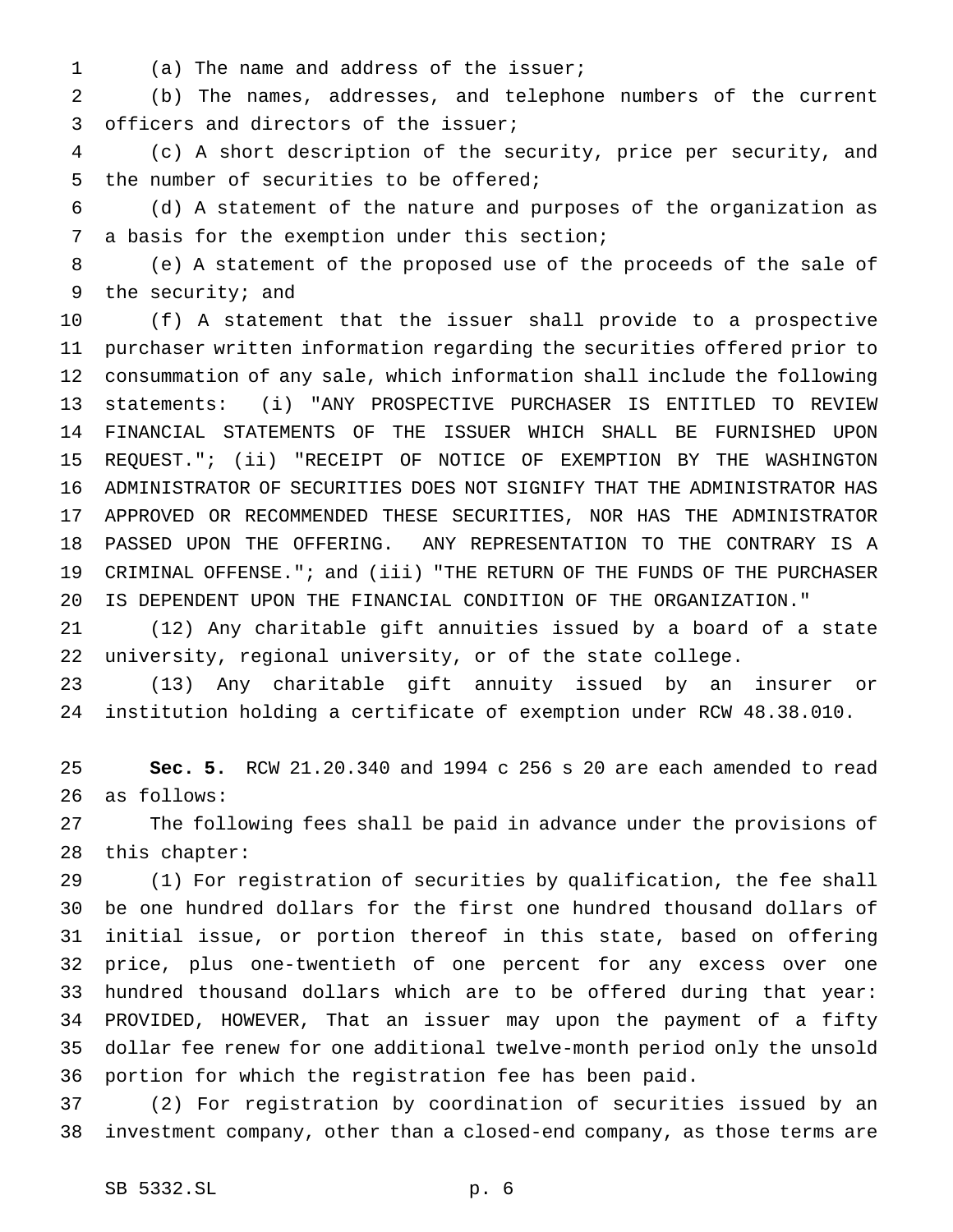defined in the Investment Company Act of 1940, the fee shall be one hundred dollars for the first one hundred thousand dollars of initial issue, or portion thereof in this state, based on offering price, plus one-twentieth of one percent for any excess over one hundred thousand dollars which are to be offered in this state during that year: PROVIDED, HOWEVER, That an issuer may upon the payment of a fifty dollar fee renew for an additional twelve-month period the unsold portion for which the registration fee has been paid.

 (3) For registration by coordination of securities not covered by subsection (2) of this section, the initial filing fee shall be one hundred dollars for the first one hundred thousand dollars of initial issue, or portion thereof in this state, based on offering price, plus one-fortieth of one percent for any excess over one hundred thousand dollars for the first twelve-month period plus one hundred dollars for each additional twelve months in which the same offering is continued. (4) For filing annual financial statements, the fee shall be twenty-five dollars.

18 (5)(a) For filing an amended offering circular after the initial registration permit has been granted the fee shall be ten dollars.

 (b) For filing a report under RCW 21.20.270(1) the fee shall be ten dollars.

 (6) For registration of a broker-dealer or investment adviser, the fee shall be one hundred fifty dollars for original registration and seventy-five dollars for each annual renewal. When an application is denied or withdrawn the director shall retain one-half of the fee.

 (7) For registration of a salesperson or investment adviser representative, the fee shall be forty dollars for original registration with each employer and twenty dollars for each annual renewal. When an application is denied or withdrawn the director shall retain one-half of the fee.

 (8) If a registration of a broker-dealer, salesperson, investment adviser, or investment adviser representative is not renewed on or before December 31st of each year the renewal is delinquent. The director by rule or order may set and assess a fee for delinquency not to exceed two hundred dollars. Acceptance by the director of an application for renewal after December 31st is not a waiver of delinquency. A delinquent application for renewal will not be accepted for filing after March 1st.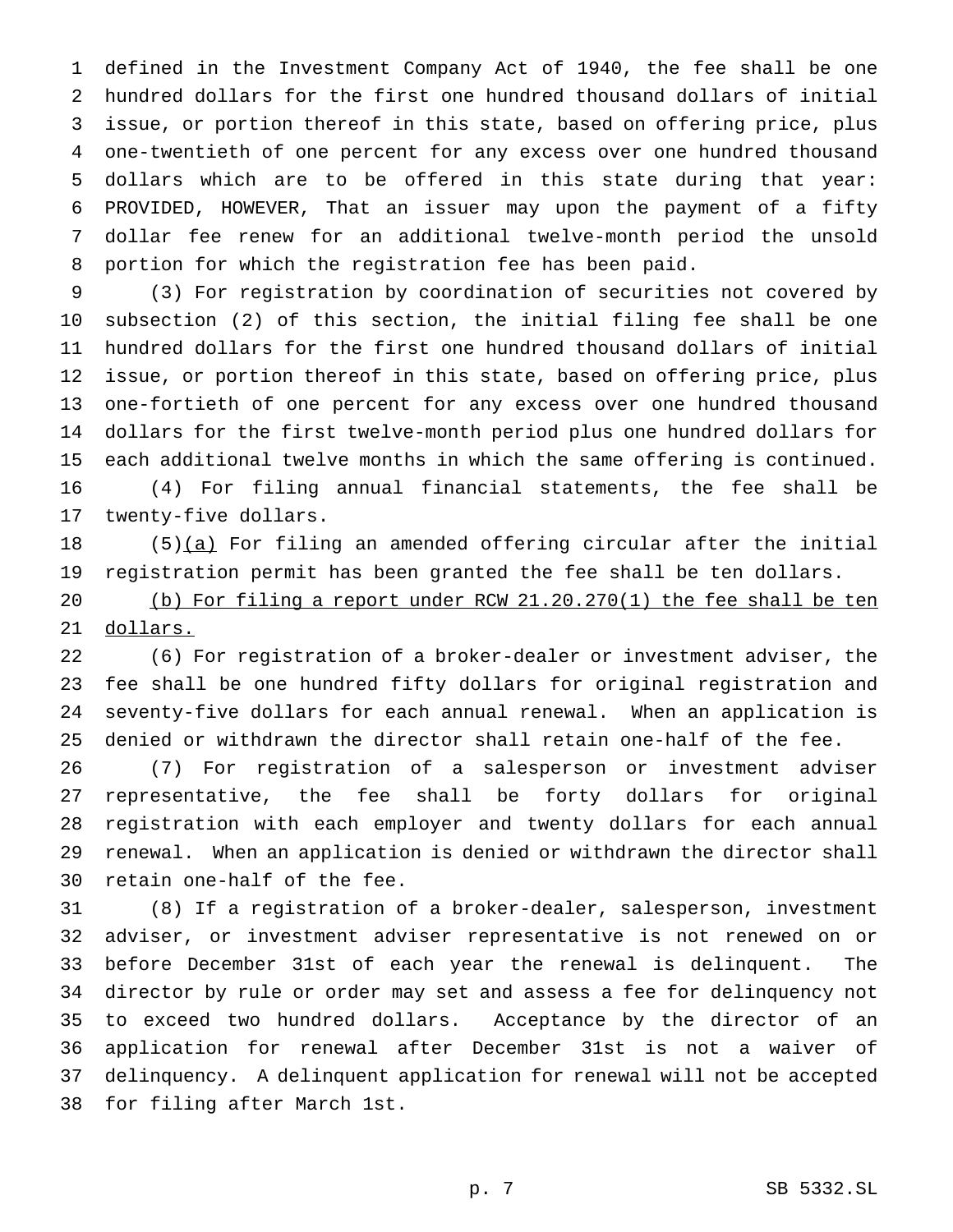(9)(a) For the transfer of a broker-dealer license to a successor, the fee shall be fifty dollars.

 (b) For the transfer of a salesperson license from a broker-dealer or issuer to another broker-dealer or issuer, the transfer fee shall be twenty-five dollars.

 (c) For the transfer of an investment adviser representative license from an investment adviser to another investment adviser, the transfer fee shall be twenty-five dollars.

 (d) For the transfer of an investment adviser license to a successor, the fee shall be fifty dollars.

 (10) The director may provide by rule for the filing of notice of claim of exemption under RCW 21.20.320 (1), (9), and (17) and set fees accordingly not to exceed three hundred dollars.

 (11) For filing of notification of claim of exemption from registration pursuant to RCW 21.20.310(11), as now or hereafter amended, the fee shall be fifty dollars for each filing.

 (12) For rendering interpretative opinions, the fee shall be thirty-five dollars.

 (13) For certified copies of any documents filed with the director, the fee shall be the cost to the department.

(14) For a duplicate license the fee shall be five dollars.

 All fees collected under this chapter shall be turned in to the state treasury and are not refundable, except as herein provided.

 **Sec. 6.** RCW 21.20.380 and 1994 c 256 s 22 are each amended to read as follows:

 (1) For the purpose of any investigation or proceeding under this chapter, the director or any officer designated by the director may administer oaths and affirmations, subpoena witnesses, compel their attendance, take evidence, and require the production of any books, papers, correspondence, memoranda, agreements, or other documents or records which the director deems relevant or material to the inquiry. (2) If the activities constituting an alleged violation for which the information is sought would be a violation of this chapter had the activities occurred in this state, the director may issue and apply to 35 enforce subpoenas in this state at the request of a securities agency 36 or administrator of another state.

 (3) In case of disobedience on the part of any person to comply with any subpoena lawfully issued by the director, or on the refusal of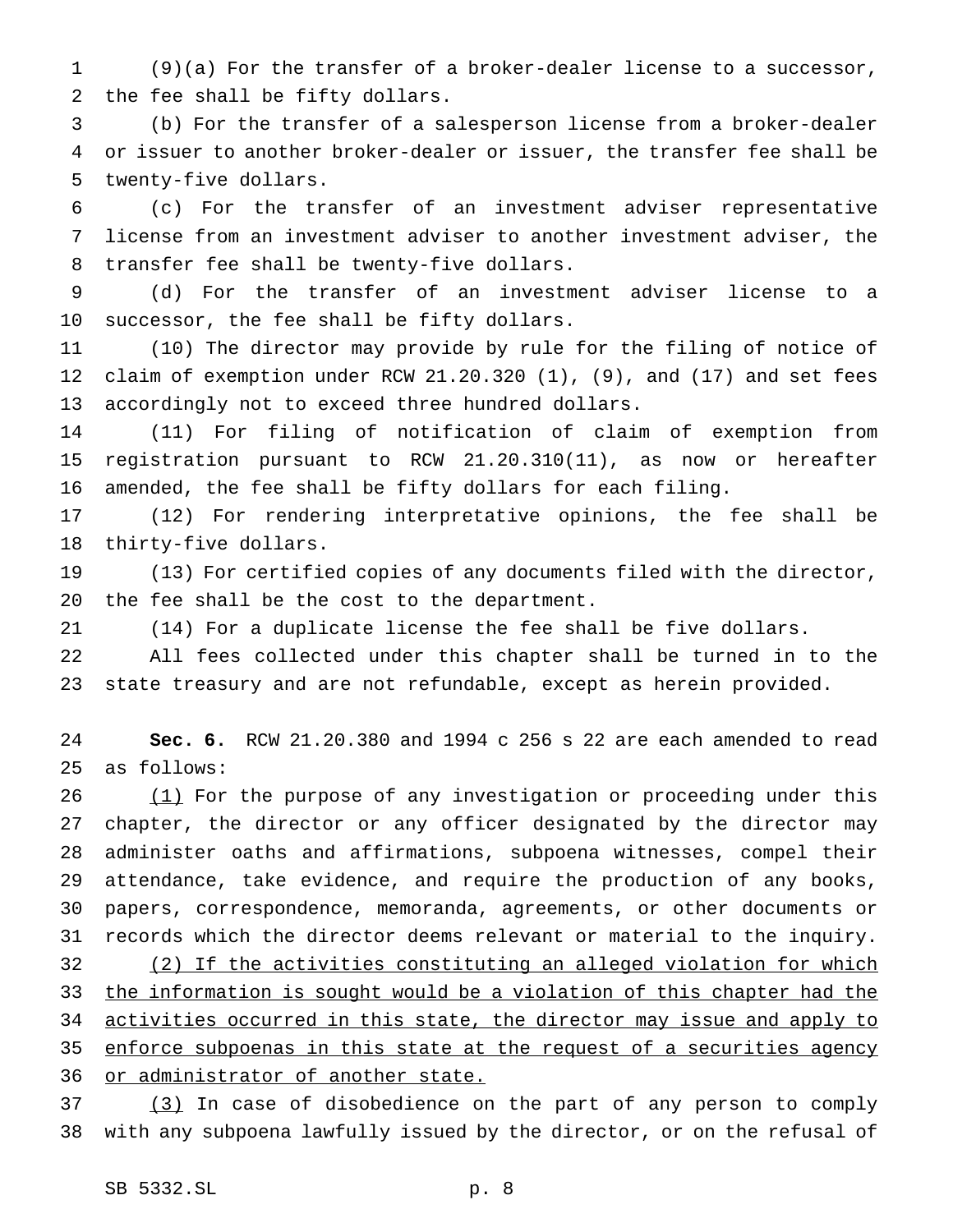any witness to testify to any matters regarding which the witness may be lawfully interrogated, a court of competent jurisdiction of any county or the judge thereof, on application of the director, and after satisfactory evidence of wilful disobedience, may compel obedience by proceedings for contempt, as in the case of disobedience of the requirements of a subpoena issued from such a court on a refusal to testify therein.

 **Sec. 7.** RCW 21.20.390 and 1994 c 256 s 23 are each amended to read as follows:

 Whenever it appears to the director that any person has engaged or is about to engage in any act or practice constituting a violation of any provision of this chapter or any rule or order hereunder, the director may in his or her discretion:

 (1) Issue an order directing the person to cease and desist from 15 continuing the act or practice and to take appropriate affirmative action within a reasonable period of time, as prescribed by the 17 director, to correct conditions resulting from the act or practice including, without limitation, a requirement to provide restitution: PROVIDED, That reasonable notice of and opportunity for a hearing shall be given: PROVIDED, FURTHER, That the director may issue a temporary order pending the hearing which shall remain in effect until ten days after the hearing is held and which shall become final if the person to whom notice is addressed does not request a hearing within fifteen days after the receipt of notice; or

 (2) The director may without issuing a cease and desist order, bring an action in any court of competent jurisdiction to enjoin any such acts or practices and to enforce compliance with this chapter or any rule or order hereunder. The court may grant such ancillary relief as it deems appropriate. Upon a proper showing a permanent or temporary injunction, restraining order, or writ of mandamus shall be granted and a receiver or conservator may be appointed for the defendant or the defendant's assets. The director may not be required to post a bond. If the director prevails, the director shall be entitled to a reasonable attorney's fee to be fixed by the court.

 (3) Whenever it appears to the director that any person who has received a permit to issue, sell, or otherwise dispose of securities under this chapter, whether current or otherwise, has become insolvent, the director may petition a court of competent jurisdiction to appoint